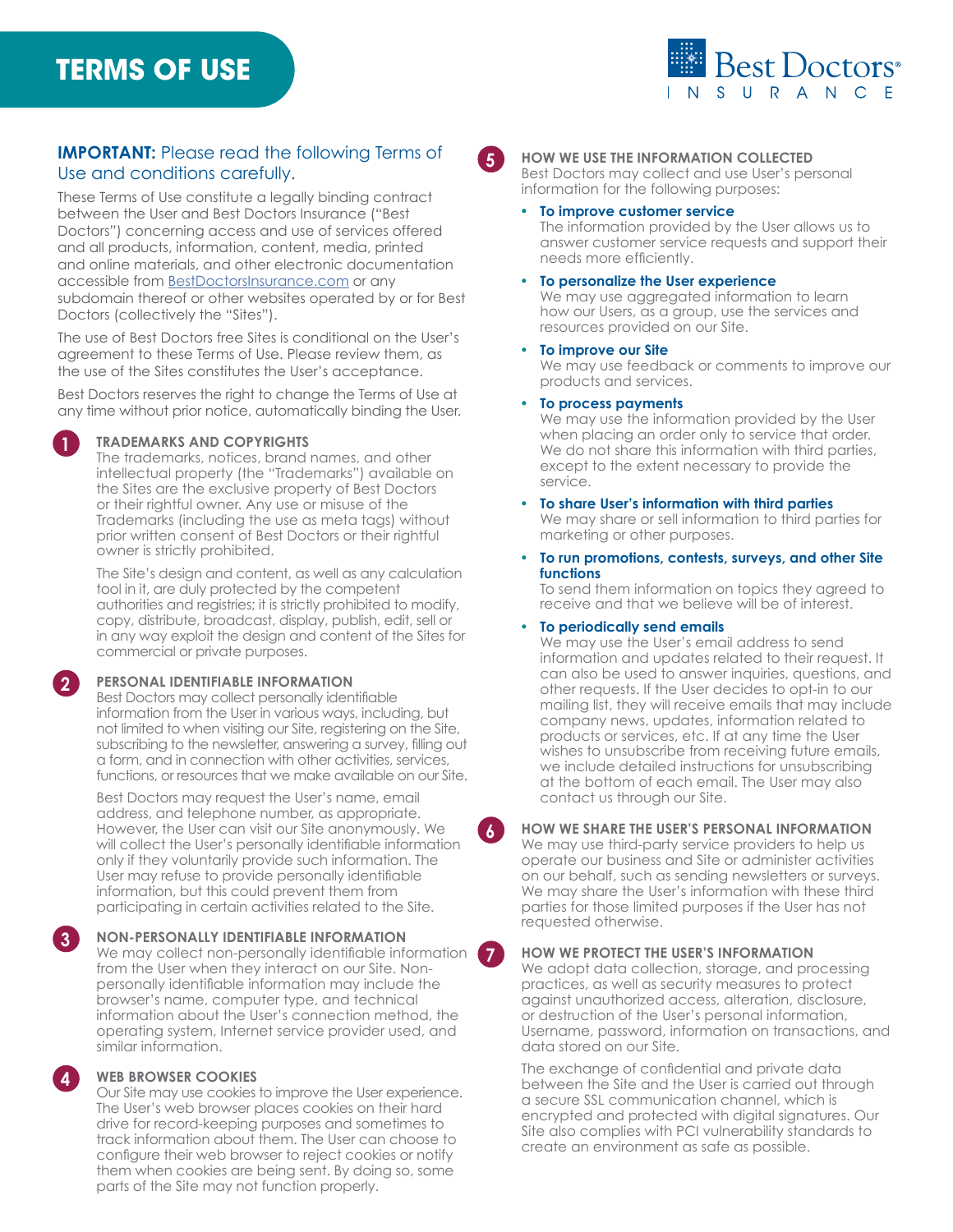# **TERMS OF USE**





# **8 THIRD PARTY WEBSITES**

The User may find advertising or other content on our Site that links to our partners, suppliers, advertisers, sponsors, licensors, or other third-party sites and services. We do not control the content or links that appear on these sites, and we are not responsible for the practices employed by websites linked to our Site. In addition, these sites or services, including their content and links, may change constantly and may have their own privacy and customer service policies. Navigation and interaction on any of these websites, including those linked to ours, are subject to their terms of service and privacy policies.

#### **9 ADVERTISING**

Ads on our Site may be offered to the User by advertising partners through the use of cookies. These cookies allow the ad server to recognize the User's computer each time they send them an online advertisement to collect non-personally identifiable information about the User or other people using the computer.

This information allows advertising networks, among other things, to send targeted advertising that may be of interest to the User. These Terms of Use do not cover the use of cookies by advertisers.

## **10 COMPLIANCE WITH THE CHILDREN'S INTERNET PRIVACY POLICY AND PRACTICES**

Protecting the privacy of the very young is especially important to Best Doctors. For this reason, we never collect or maintain information on minors under the age of thirteen (13) on our Site, nor is our Site structured to attract that segment of the population.

# **11 CHANGES TO THESE TERMS OF USE**

At its sole discretion, Best Doctors reserves the right to update these Terms of Use and its Privacy Notice at any time. We encourage Users to periodically review this page to learn how we are protecting their personal information. The User acknowledges and accepts that it is their responsibility to review this material regularly to be aware of any modification.

#### **12 USER'S ACCEPTANCE OF THESE TERMS**

Use of this Site constitutes consent to these Terms of Use. Users agree to be bound by any revised Terms of Use by accessing or using the Site after a published update becomes effective. If Users disagree, they should refrain from using our Site. Continued use of the Site after publication of a change in these Terms of Use or our Privacy Notice represents the User's acceptance.

#### **13 ACCESS TO PASSWORD PROTECTED SECTIONS**  The Site's security sections are password-protected and are limited to duly authorized Users. Best Doctors will take necessary measures against anyone who acts illegally to access said sections.

**EXTERNAL LINKS: ACCEPTANCE OF LINKS** 

Best Doctors may provide links to other Internet sites or resources and allow others to post links to other Internet sites or resources on certain public boards. These links are being provided for convenience and informational purposes only; they do not constitute an endorsement or approval by Best Doctors.

The User must keep in mind that the links to the sites may be provided from other sites, whether known or unknown to Best Doctors. Best Doctors takes no responsibility for the accuracy, legality, or content of the external site or subsequent links.

#### **15 LIMITATION OF LIABILITY**

Best Doctors does not assume any responsibility that derives from any direct or indirect damage or loss generated or in any way related to the access or use of the Sites (even when Best Doctors has known about the possibility of damage), including damages caused by viruses. Similarly, Best Doctors will not be responsible for the User's Personal Data when they share it with hospitals, doctors, or any other service provider outside Best Doctors.

### **16 GENERAL INDEMNITY**

The User agrees to hold Best Doctors and its affiliated companies, officers, directors, employees, volunteers, licensors, and suppliers harmless from any liability arising from a claim concerning their access, use, or inability to access or use our Site or those who are linked. If service, equipment, or data repair is required due to the use of the material present on the Site, the User will assume all the related expenses.

### **17 USE OF INFORMATION**

Best Doctors will not sell, trade, or share personal information about our financial donors or send emails to our donors on behalf of other organizations unless a donor has given us specific permission to do so.

If the User provides personal information to Best Doctors when visiting our Site, we may use their information in our programs and activities, enter their name in one of our databases to communicate and obtain their opinion, or request contributions.

The User may contact Best Doctors to update their information or make corrections by calling [1.305.269.2521](tel:13052692521) or sending an email message to [jcascante@bestdoctorsinsurance.com](mailto:jcascante@bestdoctorsinsurance.com).

# **18 VIOLATION OF TERMS AND CONDITIONS**

Best Doctors reserves the right to take the necessary legal action to remedy any violation of the terms and conditions indicated in these Terms of Use, including restricting access to certain Internet users.

# **19 CONFLICT RESOLUTION**

User agrees that the statute of limitations for filing any claim against Best Doctors is one (1) year from the date the claim arose, and any claim not filed within that time will be deemed void.

The User and Best Doctors agree to resolve amicably any dispute arising from these Terms of Use. If those efforts are unsuccessful, the User and Best Doctors agree not to initiate litigation until they attempt to resolve the dispute through mediation. The User and Best Doctors can start the mediation process before written notification to the other party thirty (30) days in advance. The mediation expenses will be financed equally by the User and Best Doctors. The dispute mediation will be completed within fifteen (15) days from the initiation of the process unless the User and Best Doctors agree to extend the time, or the mediator declares that the User and Best Doctors are at a standstill.